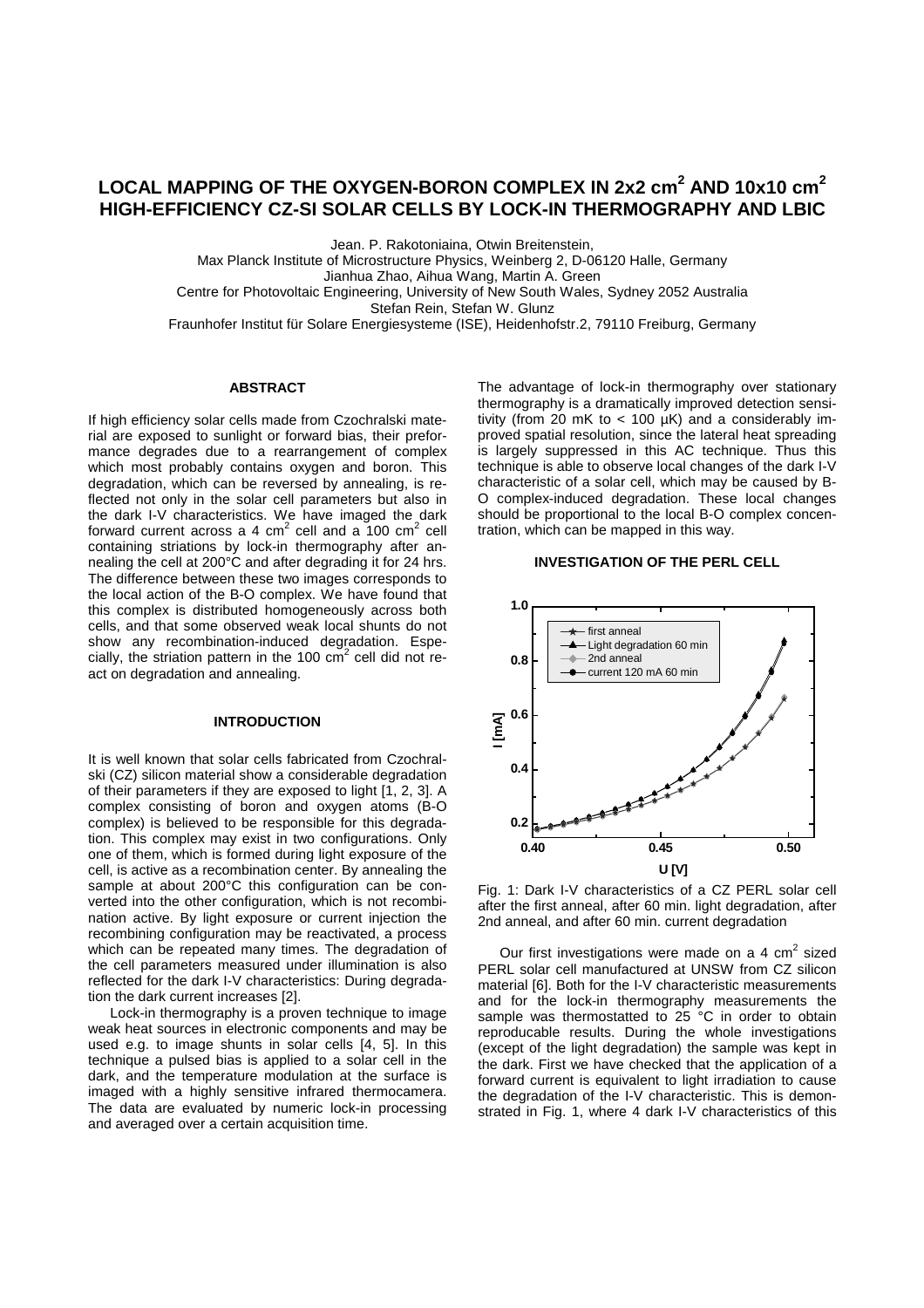cell are shown: One measured after a first anneal for 30 min. at 200 °C, one after 1 sun light degradation for 60 min., one after a second anneal, which reestablishes the virgin state, and one after degradation by 120 mA current flow for 60 min. This current flow of 30 mA/cm<sup>2</sup> is roughly equivalent to 1 sun irradiation. Indeed, the I-V characteristic after current degradation coincides with that after the optical degradation. Hence, the degradation may be performed as well by forward current flow, which is easier to realize than light degradation. All degradations reported in the following have been performed currentinduced rather than light-induced.



Fig. 2: The dynamic of current degradation

As a second step we have checked the dynamics of the current-induced degradation. Fig. 2 shows that after 1 hr the degradation is not complete yet. After 24 hrs the maximum current flowed and the I-V characteristics did not degrade anymore. Therefore, the following current degradation was performed for 24 hrs.

For imaging the B-O complex distribution over a solar cell, this cell was first annealed at 200°C for 1/2 hr and then kept in the dark in order to prevent light-induced degradation. Then a lock-in thermogram was measured at 0.51 V forward bias, corresponding to an initial dark current of 1.25 mA, which took about 1 hr. This low bias was selected in order to keep the unintended currentinduced degradation during the lock-in thermography measurement as low as possible. Nevertheless, a certain degradation during lock-in thermography cannot be avoided. As Fig. 3 shows, after this lock-in measurement the I-V characteristic is already partly but not fully degraded. Then complete degradation was obtained by 24 hrs current degradation at 120 mA. The I-V characteristic was measured again, and a second lock-in thermogram was measured at the same bias of 0.51 V, leading now to a current of 2.05 mA. Indeed, this final current-induced degradation still produced a clear current increase, as Fig. 3 shows. Of course, the second lock-in measurement did not increase the current anymore.

Fig. 4 shows the two lock-in thermograms using the same scaling factor and the image of the difference between these two thermograms. This difference image can be interpreted as the local distribution of the B-O complex, which is responsible for the degradation. Both original thermograms show two local shunts as bright spots. These shunts show a non-linear (diode-like) I-V characteristic [7]. The difference image in Fig. 4 does not show these two shunts. Hence, their signal is the same in both thermograms. This proves that the B-O complex is not responsible for the appearance of these shunts. Though the difference image in Fig. 4 is somewhat noisy, it can be concluded that the B-O complex is distributed essentially homogeneous in this small-sized sample (2x2  $\text{cm}^2$ ).



Fig. 3: I-V characteristics at different stages



Fig. 4: Lock-in thermograms of the PERT cell before and after degradation (both scaled to 0.2 mK) and difference image (scaled to 0.05 mK)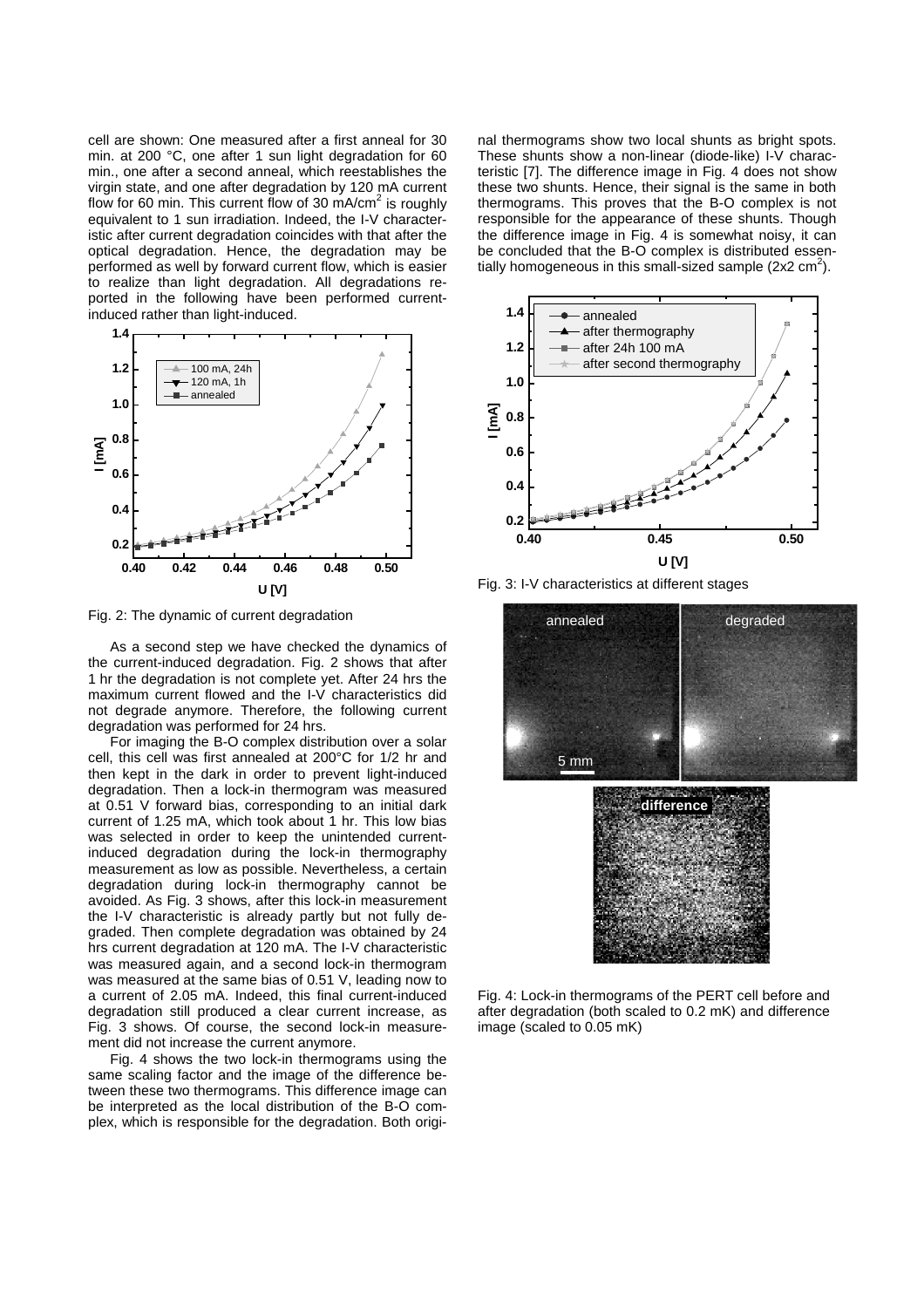# **INVESTIGATION OF THE 10x10 cm<sup>2</sup> CELL**

For the second investigation we used a  $10x10$  cm<sup>2</sup> sized CZ solar cell fabricated at Fraunhofer ISE, which shows in LBIC so-called "striation" rings. It should be checked whether these rings are affecting the local degradation behaviour. We have repeated the same procedure as described above, which is annealing, dark IVcharacteristic measurement, 1st thermography measurement, dark IV-characteristic measurement, degradation, dark IV-characteristic measurement, and 2nd thermography measurement. Fig. 5 shows all dark I-V characteristics of this cell. In this case we have performed the thermography measurements with a higher bias, but for a lower acquisition time. Though the amount of injected charge per area was comparable in both cases, we can see that the 10 min lock-in thermography at 570 mV causes a smaller increase of the dark current than shown in Fig. 3. This observation coincides with the observation that the degradation time constant is only little affected by the injection level [2, 8]. After intended current degradation (in this case 2A for 120 min.) a larger increase of the dark current was observed.



Fig. 5: Dark I-V characteristics of a 10\*10 cm<sup>2</sup> CZ solar cell after the anneal, lock-in thermographyand after 120 min. current degradation

Fig. 6 shows the two lock-in thermograms using the same scaling factors and the image of the difference between these two thermograms. As discussed above, this difference image can be interpreted as the local distribution of the B-O complex, which is responsible for the degradation. The dark horizontal stripes at the right are the current leads to the cell. The thermogram after annealing shows some shunts in this solar cell as well as the striations rings. After degradation an increase of the injection current across the whole surface of the cell was observed, and the striations are still visible. The difference image shows that in the striation region the degradation was even somewhat smaller than in the rest of the cell. Hence, contrary to our original expectation, the striations do not show preferred current-induced degradation.





Fig. 6: Lock-in thermograms of the screen-printed cell before and after degradation (both scaled to 2 mK) and difference image (scaled to 0.2 mK)



Fig. 7: LBIC images of the screen-printed cell before and after degradation (both in the same scaling) and difference image

In order to confirm this result we have performed also LBIC investigation at 760 nm wavelength (without bias light) after annealing and after degradation. The results of these LBIC investigations are presented in Fig. 7. In this case the dark I-V characteristics before and after LBIC measurement were identical, since every point of the cell was exposed to the light only for 1 second. Hence, the LBIC measurement did not induce any degradation. The striation rings are even clearer visible